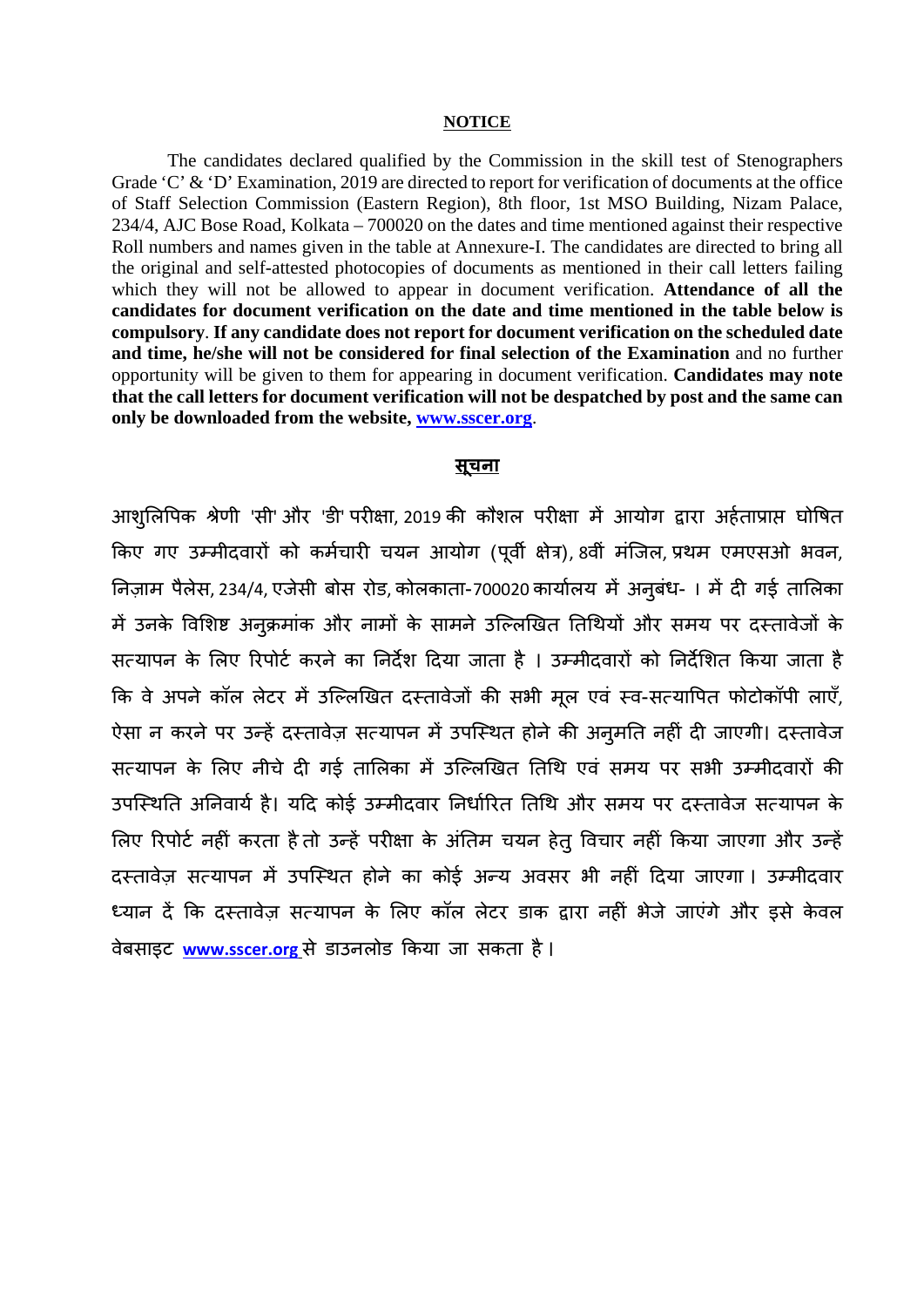## **Schedule for Document Verification of candidates of Stenographers Grade C & D Examination, 2019:-**

## **आशु�ल�पक श्रेणी ग एवं घ पर��ा, 2019 के उम्मीदवार� के दस्तावेज़ सत्यापन क� समय सारणी:-**

|                | <b>ROLL</b> | <b>NAME</b>                   | <b>DATE OF</b>      | <b>REPORTING</b> |
|----------------|-------------|-------------------------------|---------------------|------------------|
| <b>DVID</b>    | क्रमांक     | नाम                           | <b>VERIFICATION</b> | <b>TIME</b>      |
|                |             |                               | सत्यापन कि तिथि     | रिपोर्टिंग समय   |
| $\mathbf{1}$   | 4205012990  | PRAKASH KUMAR                 | 25-04-2022          | 09:30 AM         |
| $\overline{2}$ | 4205012989  | ROHIT KUMAR AKHORI            | 25-04-2022          | 09:30 AM         |
| 3              | 4205015580  | <b>AKASH KUMAR</b>            | 25-04-2022          | 09:30 AM         |
| 4              | 4410007087  | PRAVASH SAHA                  | 25-04-2022          | 09:30 AM         |
| 5              | 4410008954  | ZAFAR IQBAL                   | 25-04-2022          | 09:30 AM         |
| 6              | 4410013951  | DHRUBAJYOTI BANERJEE          | 25-04-2022          | 09:30 AM         |
| $\overline{7}$ | 4205000187  | EJAZ AHMAD                    | 25-04-2022          | 09:30 AM         |
| 8              | 4205000788  | TARA KUMARI                   | 25-04-2022          | 09:30 AM         |
| 9              | 4205001630  | RASHMI PRIYA                  | 25-04-2022          | 09:30 AM         |
| 10             | 4205001748  | <b>AMIT KUMAR</b>             | 25-04-2022          | 09:30 AM         |
| 11             | 4205004632  | RAVI SHANKAR YADAV            | 25-04-2022          | 09:30 AM         |
| 12             | 4205004973  | <b>CHANDAN PRAKASH GUPTA</b>  | 25-04-2022          | 09:30 AM         |
| 13             | 4205005092  | ANU PRIYANKA TIGGA            | 25-04-2022          | 09:30 AM         |
| 14             | 4205009486  | PREET                         | 25-04-2022          | 09:30 AM         |
| 15             | 4205009923  | <b>SURENDER KUMAR</b>         | 25-04-2022          | 09:30 AM         |
| 16             | 4205010039  | ANU LAKRA                     | 25-04-2022          | 09:30 AM         |
| 17             | 4205010202  | RAJEEV RANJAN KUMAR           | 25-04-2022          | 09:30 AM         |
| 18             | 4205010302  | <b>DEEP NEELAM</b>            | 25-04-2022          | 09:30 AM         |
| 19             | 4205011285  | <b>ABHIJEET ANAND</b>         | 25-04-2022          | 09:30 AM         |
| 20             | 4205011619  | NISHANT CHANDRA PODDAR        | 25-04-2022          | 09:30 AM         |
| 21             | 4205014145  | AANCHAL KUMARI                | 25-04-2022          | 09:30 AM         |
| 22             | 4205015605  | <b>SMRITI SONI</b>            | 25-04-2022          | 09:30 AM         |
| 23             | 4205016302  | RIYA KUMARI                   | 25-04-2022          | 09:30 AM         |
| 24             | 4205016651  | <b>HRITHIK RANJAN CHAUBEY</b> | 25-04-2022          | 09:30 AM         |
| 25             | 4205017365  | ASHIRWAD VERMA                | 25-04-2022          | 09:30 AM         |
| 26             | 4205018125  | <b>SWEETY KUMARI</b>          | 25-04-2022          | 09:30 AM         |
| 27             | 4410000025  | <b>GENIUS KUMAR MIRDHA</b>    | 25-04-2022          | 09:30 AM         |
| 28             | 4410000134  | <b>GUDDU KUMAR</b>            | 25-04-2022          | 09:30 AM         |
| 29             | 4410001000  | <b>ASHIM MONDAL</b>           | 25-04-2022          | 09:30 AM         |
| 30             | 4410001284  | <b>ANUSHREE KUNDU</b>         | 25-04-2022          | 09:30 AM         |
| 31             | 4410002525  | SIMRAN GUPTA                  | 25-04-2022          | 09:30 AM         |
| 32             | 4410003224  | <b>SONU KUMAR</b>             | 25-04-2022          | 09:30 AM         |
| 33             | 4410003227  | PRITAM MONDAL                 | 25-04-2022          | 09:30 AM         |
| 34             | 4410003319  | <b>SUMIT BARUA</b>            | 25-04-2022          | 09:30 AM         |
| 35             | 4410003418  | <b>SONU TANTI</b>             | 25-04-2022          | 09:30 AM         |
| 36             | 4410003978  | PRASENJIT PAUL                | 25-04-2022          | 09:30 AM         |
| 37             | 4410003995  | DEBARATI DEBNATH              | 25-04-2022          | 09:30 AM         |
| 38             | 4410004143  | SOUMITA BANERJEE              | 25-04-2022          | 09:30 AM         |
| 39             | 4410004397  | <b>AVIK DAS</b>               | 25-04-2022          | 09:30 AM         |
| 40             | 4410004624  | MUKESH KUMAR DUTTA            | 25-04-2022          | 09:30 AM         |
| 41             | 4410004792  | <b>ASISH HUDAIT</b>           | 25-04-2022          | 11:30 AM         |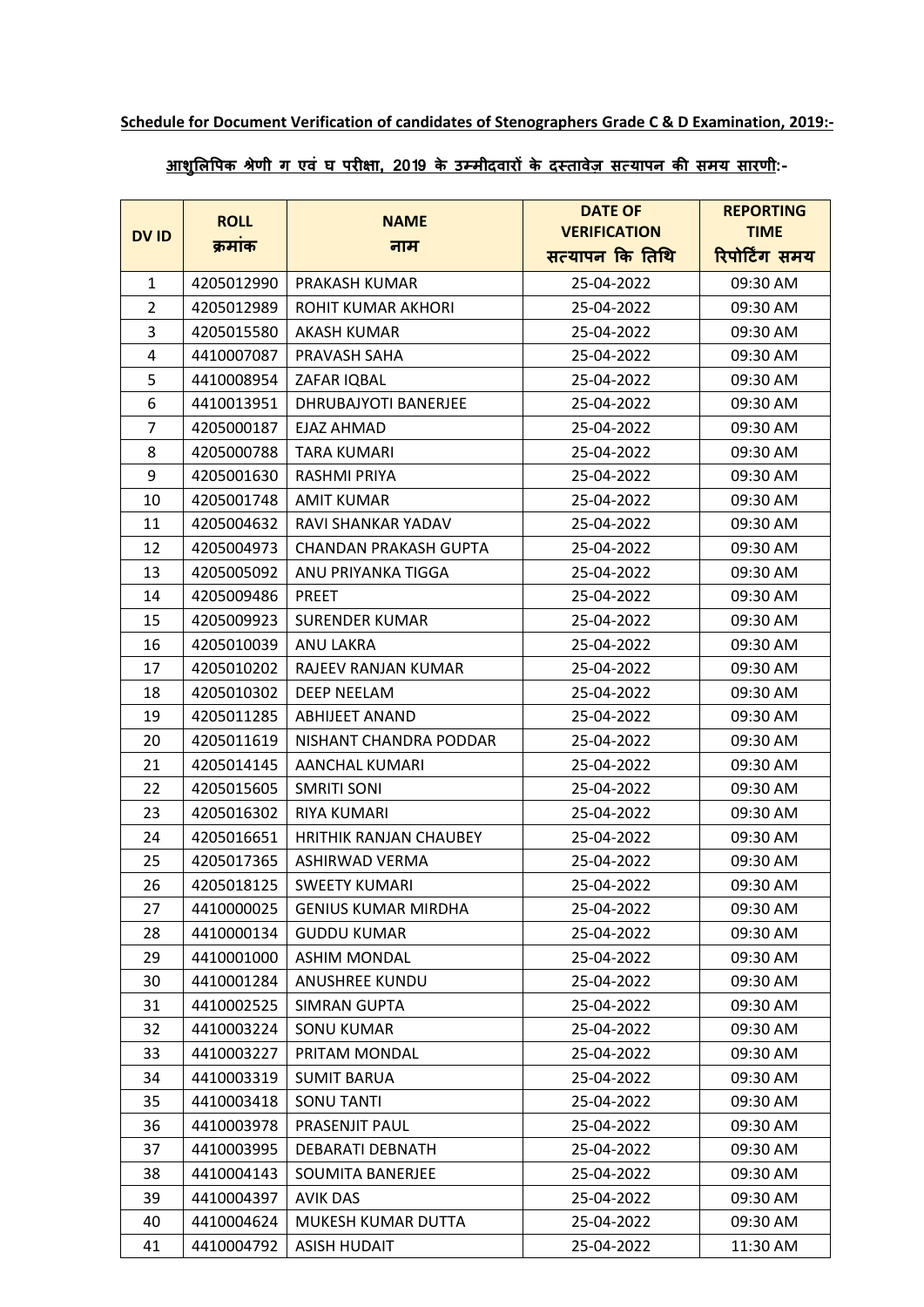|             | <b>ROLL</b> | <b>NAME</b>              | <b>DATE OF</b>      | <b>REPORTING</b> |
|-------------|-------------|--------------------------|---------------------|------------------|
| <b>DVID</b> | क्रमाक      | नाम                      | <b>VERIFICATION</b> | <b>TIME</b>      |
|             |             |                          | सत्यापन कि तिथि     | रिपोर्टिंग समय   |
| 42          | 4410005118  | SOUMITRA GHOSAL          | 25-04-2022          | 11:30 AM         |
| 43          | 4410005265  | RAHUL BARUA              | 25-04-2022          | 11:30 AM         |
| 44          | 4410005347  | SUDIPTA SEAL             | 25-04-2022          | 11:30 AM         |
| 45          | 4410005465  | SOWGATA GUPTA            | 25-04-2022          | 11:30 AM         |
| 46          | 4410005473  | <b>GOUR CHAKRABORTY</b>  | 25-04-2022          | 11:30 AM         |
| 47          | 4410005559  | <b>GYANPRAKASH DHARA</b> | 25-04-2022          | 11:30 AM         |
| 48          | 4410005592  | <b>DEBJANI SAHA</b>      | 25-04-2022          | 11:30 AM         |
| 49          | 4410005645  | RAHUL SIDHANTA           | 25-04-2022          | 11:30 AM         |
| 50          | 4410005673  | <b>MONOJIT BISWAS</b>    | 25-04-2022          | 11:30 AM         |
| 51          | 4410005793  | <b>MOUMITA DEY</b>       | 25-04-2022          | 11:30 AM         |
| 52          | 4410005807  | <b>KEYA CHOWDHURY</b>    | 25-04-2022          | 11:30 AM         |
| 53          | 4410006044  | NEERAJ KUMAR             | 25-04-2022          | 11:30 AM         |
| 54          | 4410007299  | KAUSHIK KARMAKAR         | 25-04-2022          | 11:30 AM         |
| 55          | 4410007359  | <b>SOUMADIP SUR</b>      | 25-04-2022          | 11:30 AM         |
| 56          | 4410007364  | SUPARNA PAKIRA           | 25-04-2022          | 11:30 AM         |
| 57          | 4410007384  | UMA DHAR                 | 25-04-2022          | 11:30 AM         |
| 58          | 4410007395  | SAIKAT KUMAR MANNA       | 25-04-2022          | 11:30 AM         |
| 59          | 4410007518  | DEBAPARNA BHATTACHARYYA  | 25-04-2022          | 11:30 AM         |
| 60          | 4410007574  | RIYA DEASHI              | 25-04-2022          | 11:30 AM         |
| 61          | 4410007668  | ABRITI MUKHOPADHYAY      | 25-04-2022          | 11:30 AM         |
| 62          | 4410008005  | <b>MERAJ AHMED</b>       | 25-04-2022          | 11:30 AM         |
| 63          | 4410008364  | <b>SUMAN MAJUMDER</b>    | 25-04-2022          | 11:30 AM         |
| 64          | 4410008881  | ARNAB BHATTACHARYYA      | 25-04-2022          | 11:30 AM         |
| 65          | 4410009150  | <b>MITALI PATRA</b>      | 25-04-2022          | 11:30 AM         |
| 66          | 4410009294  | <b>SOUMA PAL</b>         | 25-04-2022          | 11:30 AM         |
| 67          | 4410009352  | <b>B LINA KUMARI</b>     | 25-04-2022          | 11:30 AM         |
| 68          | 4410009416  | SOURAV NANDI             | 25-04-2022          | 11:30 AM         |
| 69          | 4410009452  | <b>SOURAV SIL</b>        | 25-04-2022          | 11:30 AM         |
| 70          | 4410009559  | PRIYANKA BAG             | 25-04-2022          | 11:30 AM         |
| 71          | 4410009866  | <b>AVEEK GHOSH</b>       | 25-04-2022          | 11:30 AM         |
| 72          | 4410009916  | <b>JAYITA DAS</b>        | 25-04-2022          | 11:30 AM         |
| 73          | 4410009922  | PRIYANKA SAHA            | 25-04-2022          | 11:30 AM         |
| 74          | 4410010088  | AKSHITA SINHA            | 25-04-2022          | 11:30 AM         |
| 75          | 4410010139  | NISHI KANT SINGH         | 25-04-2022          | 11:30 AM         |
| 76          | 4410011231  | <b>TAPAS KUMAR LOW</b>   | 25-04-2022          | 11:30 AM         |
| 77          | 4410011309  | AJOY PANDIT              | 25-04-2022          | 11:30 AM         |
| 78          | 4410011342  | DIPTES DAS               | 25-04-2022          | 11:30 AM         |
| 79          | 4410011417  | <b>SUBHRAJIT KOLEY</b>   | 25-04-2022          | 11:30 AM         |
| 80          | 4410011431  | ARNAB SAHA               | 25-04-2022          | 11:30 AM         |
| 81          | 4410011582  | SHRIBAS DAS              | 25-04-2022          | 01:30 PM         |
| 82          | 4410011675  | SANTU DHAR               | 25-04-2022          | 01:30 PM         |
| 83          | 4410011713  | SHILADITYA GHOSH         | 25-04-2022          | 01:30 PM         |
| 84          | 4410011750  | <b>SACHIN KAHAR</b>      | 25-04-2022          | 01:30 PM         |
| 85          | 4410011818  | <b>SUMAN GHOSH</b>       | 25-04-2022          | 01:30 PM         |
| 86          | 4410011835  | SUBHADIP CHAKRABORTY     | 25-04-2022          | 01:30 PM         |